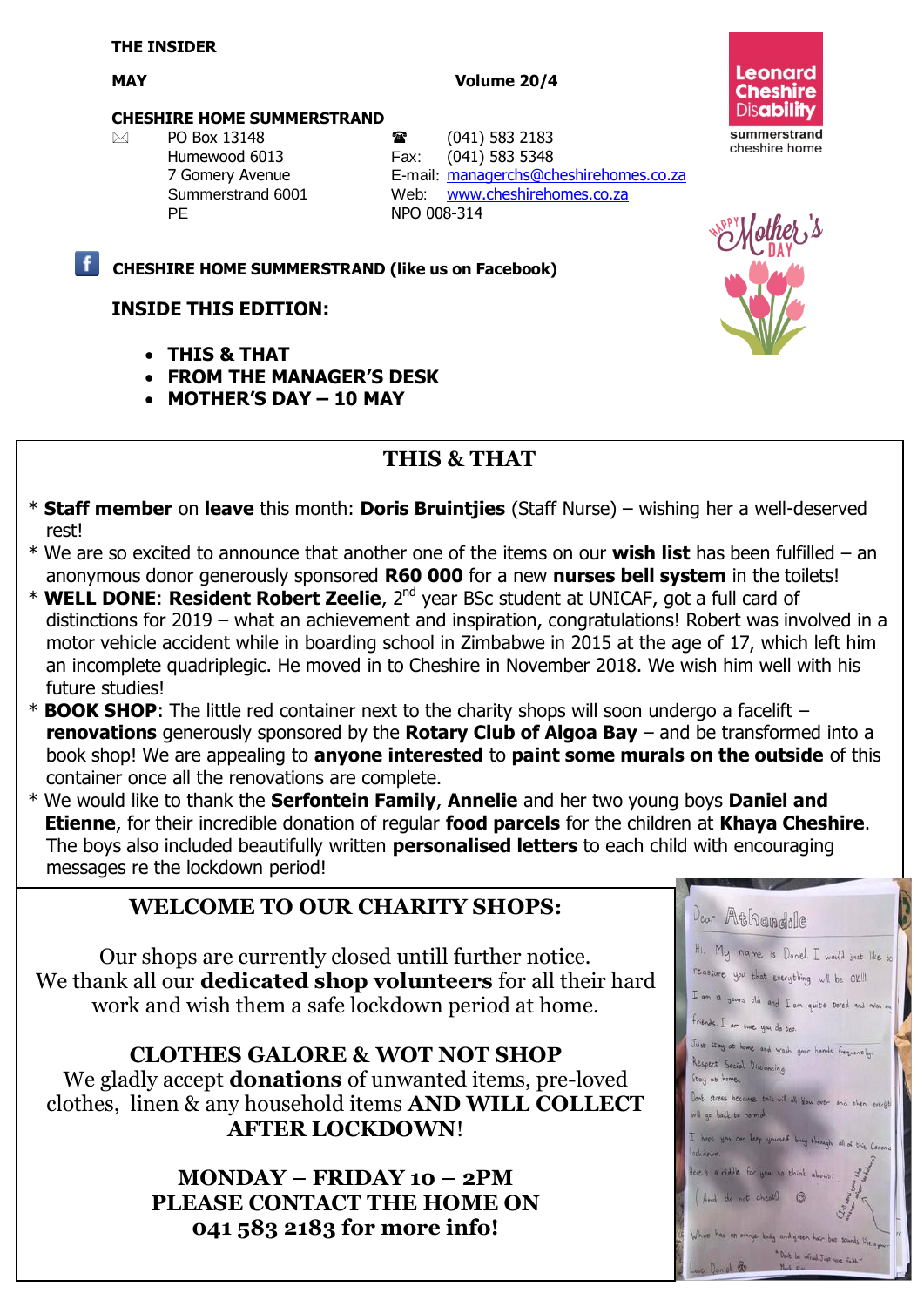## **FROM THE MANAGER'S DESK**

Lockdown 2020 was initially implemented for a 3 week period. As the nation faced the unknown, some people stocked up on excessive amounts of toilet paper and some asked why? And then another 2 weeks were added to the national lockdown and a certain demographic, very unprepared, now face another 'dry' phase.

Had we known we could have bought less paper and stocked up on 'grape juice!'

We hope that you are all safe and sound during these unprecedented times. Who would have thought that this would happen in our lifetime? This kind of nightmare that usually unfolds on our TV screens, and not in reality?

The residents now joke about what used to be a sensitive term – the use of the word 'inmates'. We joke about it now, as we have been living behind bars for 6 weeks, and face another potential 2 months in this way. Phase 5 and Phase 4 are similar and have limited effect on our Home happenings. We will continue with strict rule enforcement – albeit 'prison style'.

As you know, we have been diligent with our rules at Cheshire. No visitors or volunteers sadly until further notice – and we **DO** miss you all! Thanks for the messages of support during this time! I need you to 'raise a glass' in recognition of:

- Our **STAFF** who have been committed and fidelity during this time. Attendance unaffected, and hugely respectful of regulations. EP Caterers staff, Engoza staff and Cheshire staff – **WE THANK YOU**.
- The **RESIDENTS** some of whom are unaffected by lockdown. Some enjoy an outing to Spar or the beach, or a visit from family. They have been strong, they have been active in activities, they have handled this well. I am so proud of them and have loved spending more time with them. I secretly (wink wink) hope we can keep doing this, as I enjoy spending quality time with them.
- **DONORS** who support our initiatives such as the 21km run and Khaya Cheshire food parcels. Donors who make it easier, with donations of petrol and tyres. Donors who continue to donate money, and support with food and other essential items.

Our finances are severely compromised. We have had no financial support from any National Funders / Funds during this lockdown period (i.e. Solidarity Fund). Companies are taking strain, donors are feeling the pinch, our Annual Fete **very sadly** will be postponed and our charity shops (our bread and butter) are closed. So we also feel 'the pinch' and our limited capacity to generate funds is compounded by the lockdown extension and limited economic resources and support. We are brainstorming creative methods, maximising social media and fundraising platforms to raise much needed funds for our Home. Backabuddy and Facebook currently are being used. Your assistance will be appreciated by the usual increase in numbers of our R50 monthly debit order, 300 Club membership, or initiate a toiletry collection drive for our residents.

Thank you for your understanding. We wish you a safe Phase 4. We wish you comfort, peace and faith during these times. We are sending virtual hugs to all and look forward when we can all reunite with our friends, family and extended family.

Love always,

**DEIDRE BURGER**



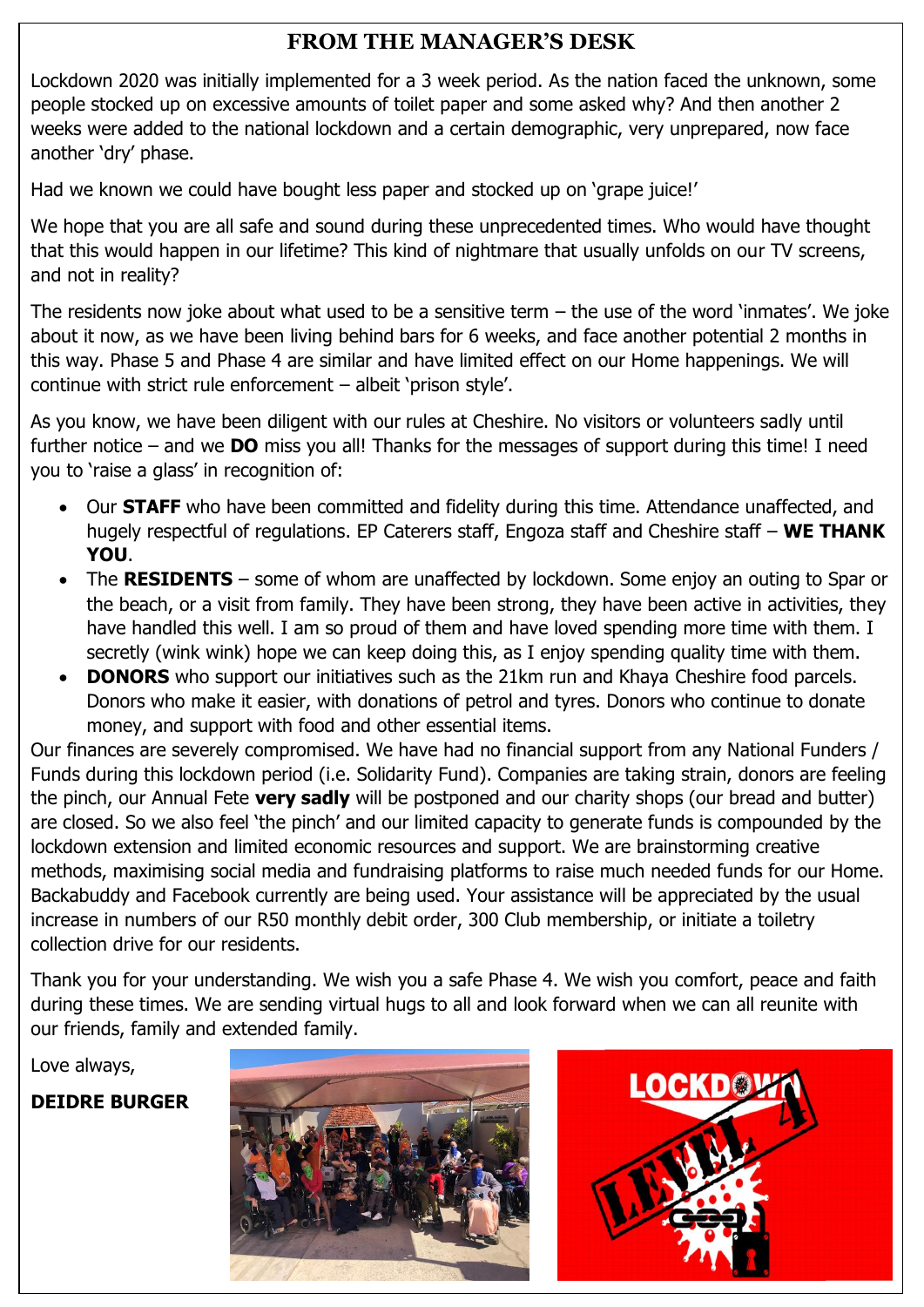| <b>FUNDRAISING REPORT</b><br>(MARCH 2020) |                    | 300 CLUB 2020                                            |
|-------------------------------------------|--------------------|----------------------------------------------------------|
|                                           |                    | Our 300 Club fees for 2020 are a <b>once-off payment</b> |
| <b>FUNDRAISING:</b>                       |                    | of R120 per year.                                        |
| <b>WOT NOT SHOP</b>                       | R6 590             | There are monthly draws of R300 (1st), R150              |
| <b>CLOTHES GALORE</b>                     | R9 240             | $(2nd)$ , and R75 $(3rd)$ for members!                   |
| <b>ARGUS</b>                              | R4 940             | At the end of each year one lucky member stand the       |
| <b>GUEST ROOM</b>                         | R <sub>1</sub> 000 | chance of winning R1 000!                                |
| <b>LUNCHEON</b>                           | R4 110             | Our aim for 2020 is to have 300 memberswe                |
|                                           |                    | already have 146 members to date (30 April)!             |
| <b>DONATIONS:</b>                         |                    | Please support this worthy cause $-$ see attached 300    |
| PHOENIX HOTEL                             | R <sub>1</sub> 500 | Club form for 2020!                                      |
| <b>FRIENDLY CARING CLUB</b>               | R <sub>110</sub>   |                                                          |
| HANDHAAF AFRIKANER CLUB                   | <b>R500</b>        | <b>MARCH WINNERS:</b>                                    |
| <b>UNA HALL</b>                           | R60 000            | 1. DEREK PRICE (41)                                      |
| MY SCHOOL CARD (Woolworths) R937          |                    | 2. DEIDRE BURGER (112)                                   |
|                                           |                    | 3. SHANE WESTERDALE (124)                                |

## **PLEASE DIARIZE AND KEEP US IN YOUR THOUGHTS! POST LOCKDOWN FETE!!!**

## **CHESHIRE HOME SUMMERSTRAND'S ANNUAL FETE** is scheduled for **Saturday 28 NOVEMBER at Cheshire Home Summerstrand**

We firstly thank you for the generous support you have given Cheshire Home Summerstrand over a number of years through our Fete - you have been a wonderful friend to the Home. The importance of a **successful fete** is essential for the Home as fundraising continues to be difficult. We so plan to have a **bumper fete** for the direct benefit of our 57 profoundly disabled residents and 23 disabled children at Khaya Cheshire.

We kindly ask for your support again and a **formal appeal to follow shortly**! As a registered PBO, we are able to provide an **18 A receipt for any donation** (financial) received and this allows for tax benefit for the donation. Please feel free to request such a receipt for your donation.

#### **EXAMPLES OF TASKS FOR VOLUNTEERS WITHIN CHESHIRE HOMES DIRECT SERVICES:**

- Hairdressing
- Entertaining
- Visiting residents on a one-to-one basis
- Leading activity/hobby groups, skills training
- Accompanying residents on outings (e.g. to sporting events, shows, the movies)
- Assisting with feeding at mealtimes
- Accompanying residents while shopping
- Accompanying residents on hospital visits
- Transporting residents to visit their families
- Serving as study mentor for those residents studying to share ideas on relevant course issues

## **INDIRECT SERVICES:**

- Serving on the Home's Board of Management Committee
- Assisting with fundraising events
- Adopting a room or a resident in a financial sense
- General maintenance work, gardening
- Assisting in Charity Shops, donating goods towards shops
- Leave a bequest through your will to Cheshire Home Summerstrand, or financial donation